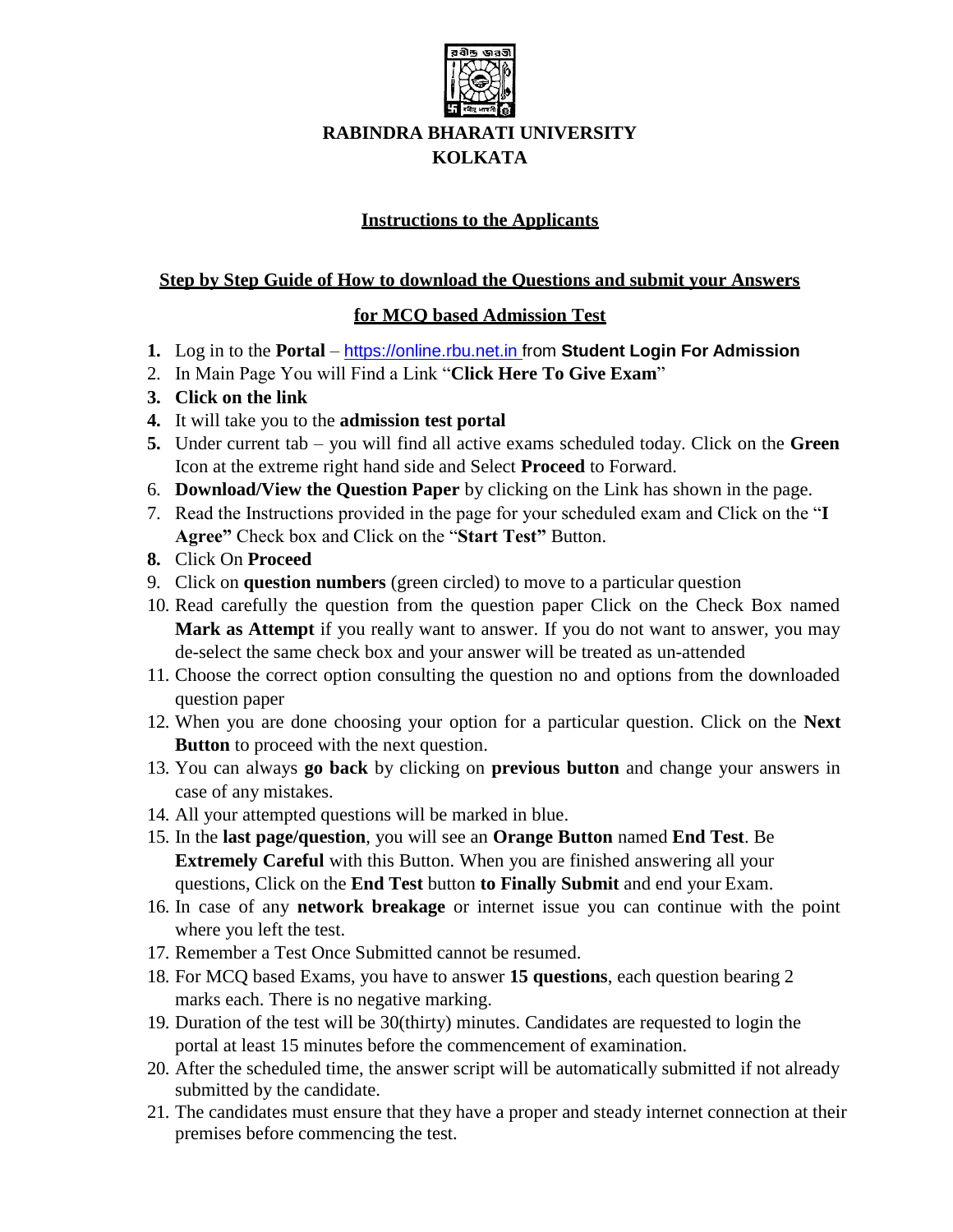# **Step by Step Guide of How to submit your Answers for MCQ based Questions**

*\*The screenshots are used for indicative purpose only, though the layout will remain same but the data shown in the images may change based on case to case basis.*

- **1. Go to the site: [https://online.rbu.net.in](https://online.rbu.net.in/)**
- **2. Click on "Student Login For Admission" Button**



3. Provide your existing **UserName** and **Password** and Click on **Login** Button to Log into the portal.

#### **Student Login**

Once you have created your account details Please Login to access all Admission resources and get updates on Admision-related activates.

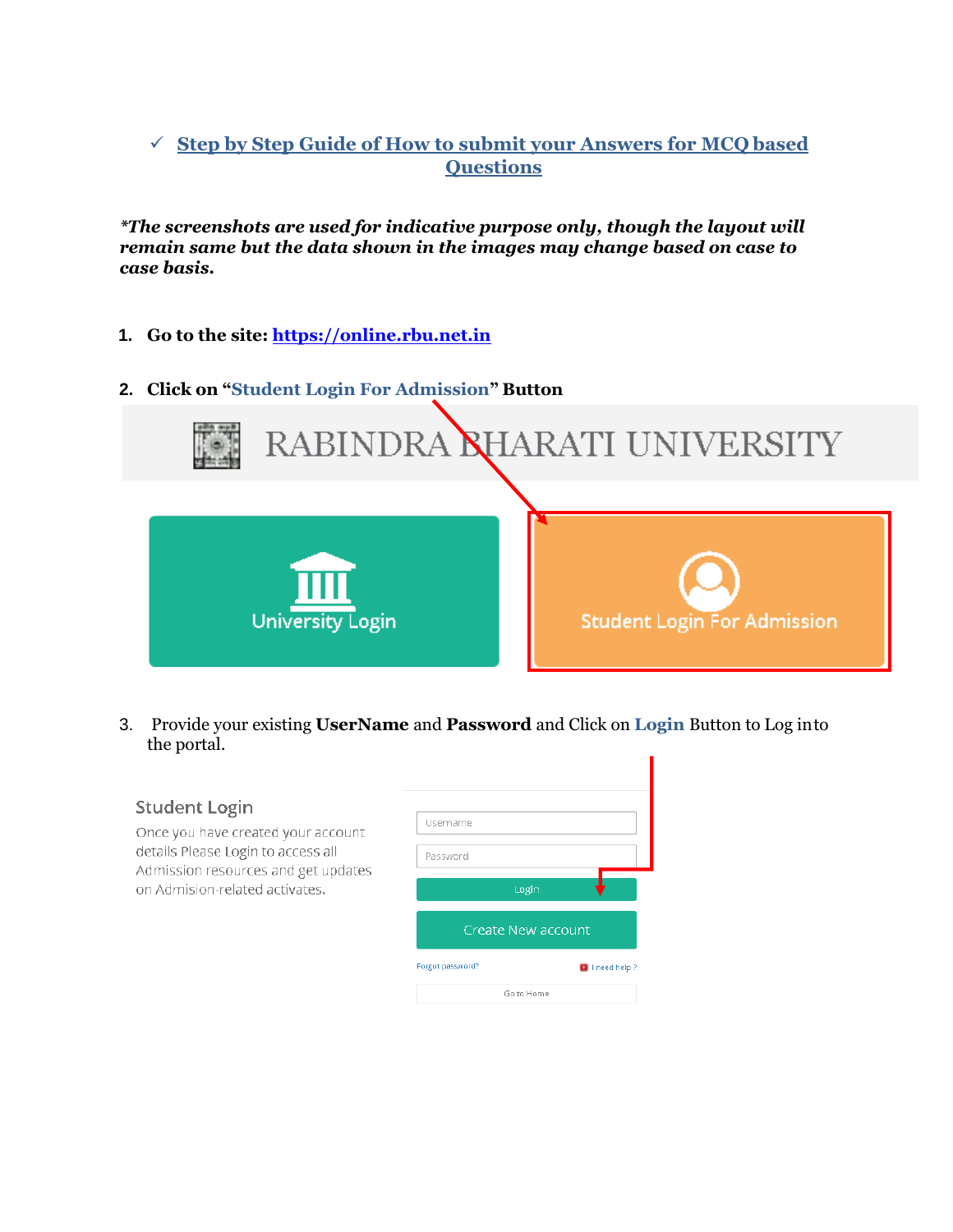4. Your Examination Portal will be open with the details of your scheduled Exam name and Subject and Course

| <b>Student Admissions</b>   |                         |              |                      |        |                     |                  |                      |          | Apply For New Program |
|-----------------------------|-------------------------|--------------|----------------------|--------|---------------------|------------------|----------------------|----------|-----------------------|
| Copy<br>CSV<br>Excel        | PDF<br>Print            |              |                      |        |                     |                  | Search:              |          |                       |
| Įì.<br>Name                 | Admission Program       | Subject      | <b>Faculty Date</b>  | AIN NO | Department          | Application Form | Payment              | lî I     | ш                     |
| BIDHAN MAITI S              | B.A. (Hons) (Fine Arts) | DRAMA - DRAH | Faculty of Fine Arts |        | Department of Drama | ×.               | Payment Not Complete |          | E                     |
| Showing 1 to 1 of 1 entries |                         |              |                      |        |                     |                  |                      | Previous | 1 Next                |

5. Click on "**Click here for Exam**" link in Application Form section respective of the Admission Program as mentioned below. Please note: **This link will appear only after the exam time is started**. Т

|                               |                     |        |                                                | Apply For New Program |
|-------------------------------|---------------------|--------|------------------------------------------------|-----------------------|
|                               |                     |        | Search:                                        |                       |
| AIN NO<br><b>Faculty Date</b> | Department          |        | Payment                                        | ш                     |
| Faculty of Fine Arts          | Department of Drama | $\sim$ | Payment Not Complete                           | E                     |
|                               |                     |        | Previous                                       | 1 Next                |
|                               |                     |        | Application Form<br><b>Click here for Exam</b> |                       |

6.To Download/View the Question Paper by click on the Link shown (as **Click here to download Question Paper**) in the picture.

- Read the Instructions provided in the page for your scheduled exam
- Click On the I Agree Check box
- Click On the Start Test Button.
- For MCQ based Exams, you have to answer the questions as per instructions provided, each question bearing 2 marks each. There is no negativemarking. Sample pics provided (with 30 Demo questions)

| Buratoni: Groot interest                                 | Full Market more                      |  |
|----------------------------------------------------------|---------------------------------------|--|
| Gordian Artwenkler at a r and                            | Full Market as to                     |  |
|                                                          | Clus here to deserteed Question paper |  |
| matrusxiama                                              |                                       |  |
| Okinna Howel Statests                                    |                                       |  |
| Acknowledgment Acceptance                                |                                       |  |
| Litchmore agree to all recreated conducts (and remaining |                                       |  |
|                                                          | <b>ILL</b> Aghest                     |  |